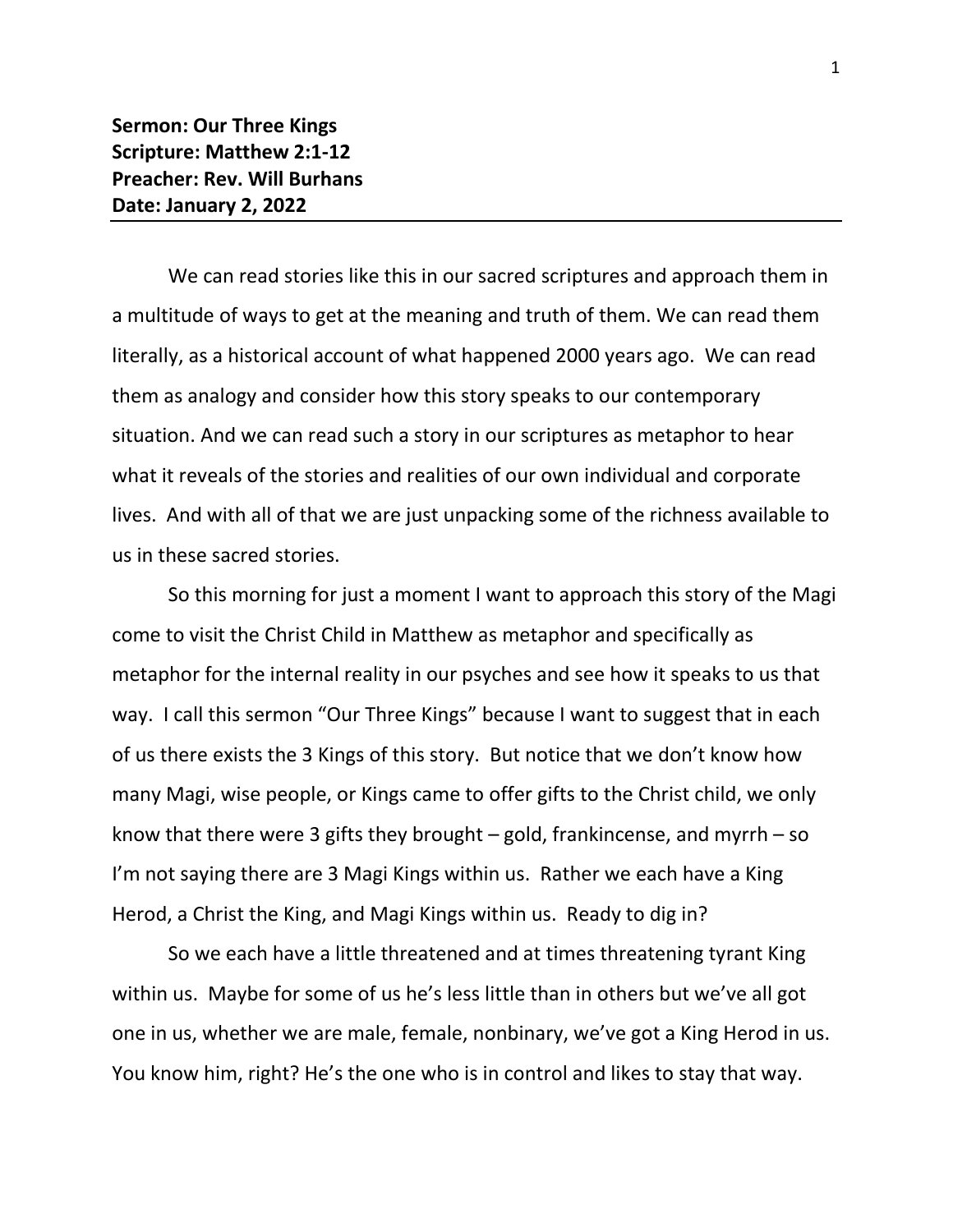He's the one that has the power and can define what's true and what's not and who is right and who is wrong and really, really doesn't like it when that power to decide and determine and control is threatened. The Little King Herod in Each of Us is a manipulator, presents a nice and accommodating face while working behind the scenes to position himself in the way that makes him look the best and maintains his control, sometimes that behind the scenes is not just deceptive to the people around him but even deceptive to himself. He presents as reasonable, fair, and interested and even believes that of himself, all the while he's positioning and posturing for his own benefit above all else. And if things work out for our little Internal King Herod we might not ever know that he is anything but a reasonable and fair King. But God forbid, he doesn't get what he wants or it doesn't work out for him or he is made to look the fool and that's when the true tyrant shows up, the anger if not rage surfaces which reveals just how important that control was to him and he goes and kills all the newborns in a horrifically over-sized response to the threat he was actually facing. As unpleasant a character as he is, we've all got one of him in us. Likely you know him well, but if you wonder where he is, start by looking where you are most insecure in your life, what you are most threatened by, where anger rises in you, what you get anxious about, and King Herod will lurking around somewhere in that neighborhood, ready to make a mess of things if you are not careful.

But thankfully, all of us have 2 other Kings in us as well. We've all also got the polar opposite of the King Herod within, we've all got a Christ the King in us too. To be gender inclusive here we can refer to Christ the King as Christ the Queen, if you prefer, because we shouldn't get stuck on the maleness even though I'm referencing 3 Kings cause Christ the King is in each of us whatever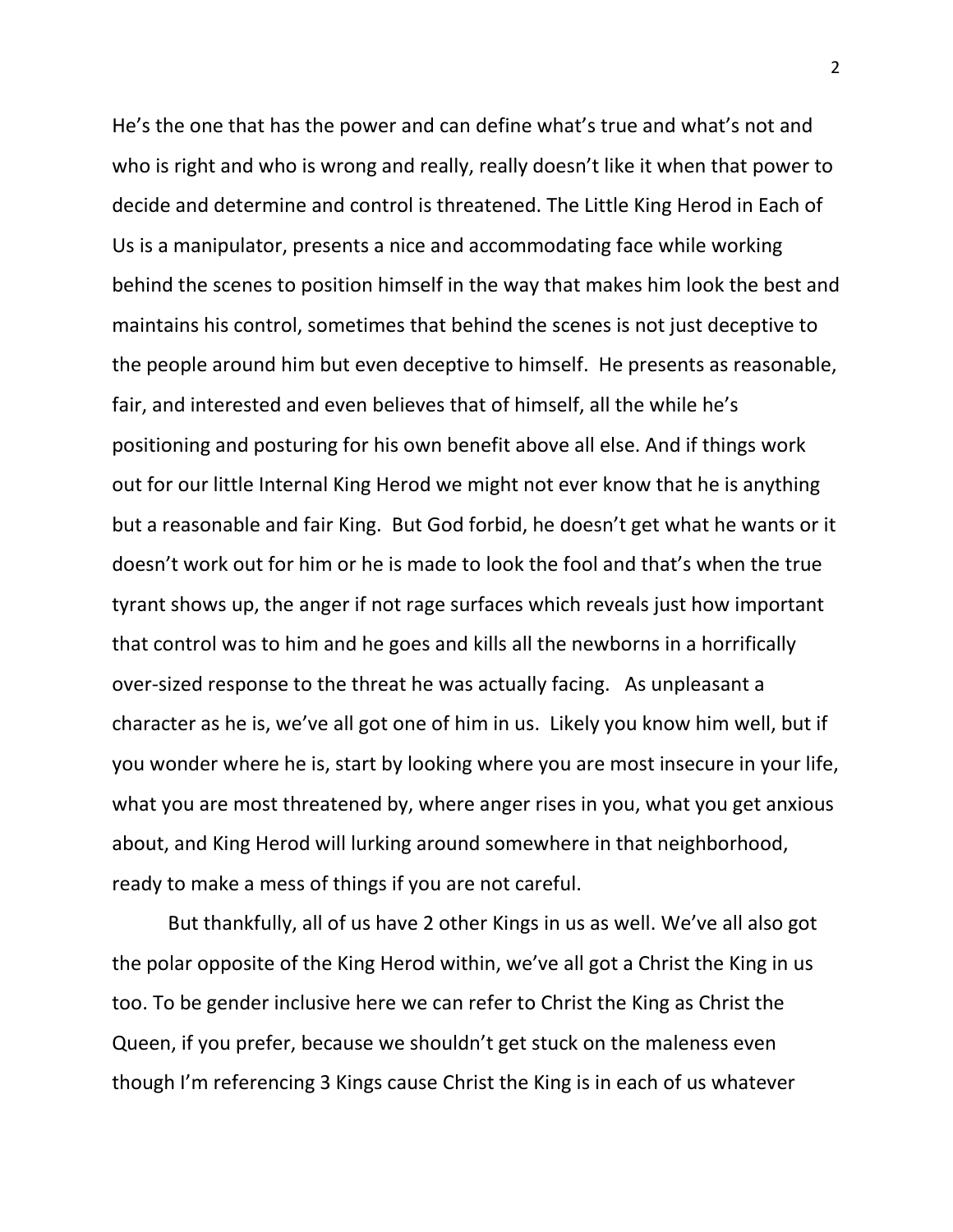gender we are and She is tethered immediately and directly to God Godself. She is the image of God present in all human beings, our very best selves, all that is good and right in our own minds and hearts and psyches is the Christ within us. She is wisdom, she is love, she is even guilt when we know we've done something wrong and then repentance and change. She is that part of us that values and prioritizes relationship and community above all else and will sacrifice herself for the sake of relationship if that sacrifice can save others. That is the Christ the King within us. She is the one who once we peel away all the fear and selfishness and darkness, the pride and greed and slothfulness of the "I don't care anymore" who still abides there as a shining star in the darkness of our selves revealing that we do care and will give our all to what is most important. Some of us for whatever reason don't believe as much in Christ within us as we can accept and believe that we have a Herod within us. But it doesn't matter what we believe cause Christ is within us anyway and holds all this is good and right and lovely right at the heart of our very selves. If you haven't noticed Christ within lately, take sometime of stillness and prayer, consider who you love and when you are most given to others and centered, and it's in that neighborhood that Christ within will be found.

But what's cool is that there's also within us a  $3<sup>rd</sup>$  King and the  $3<sup>rd</sup>$  king is not a he or she but the 3<sup>rd</sup> king is a THEY which are the Magi Kings within us. They are the ones guided by a star to the Christ within, they bridge the gap between the King Herod within us and the Christ within. Because we all do have power and we do control things to some extent in our lives and we all are the little sovereigns over our little plot of existence that is US in the world. God granted us a certain amount of sovereignty there and it is a beautiful thing. The only questions or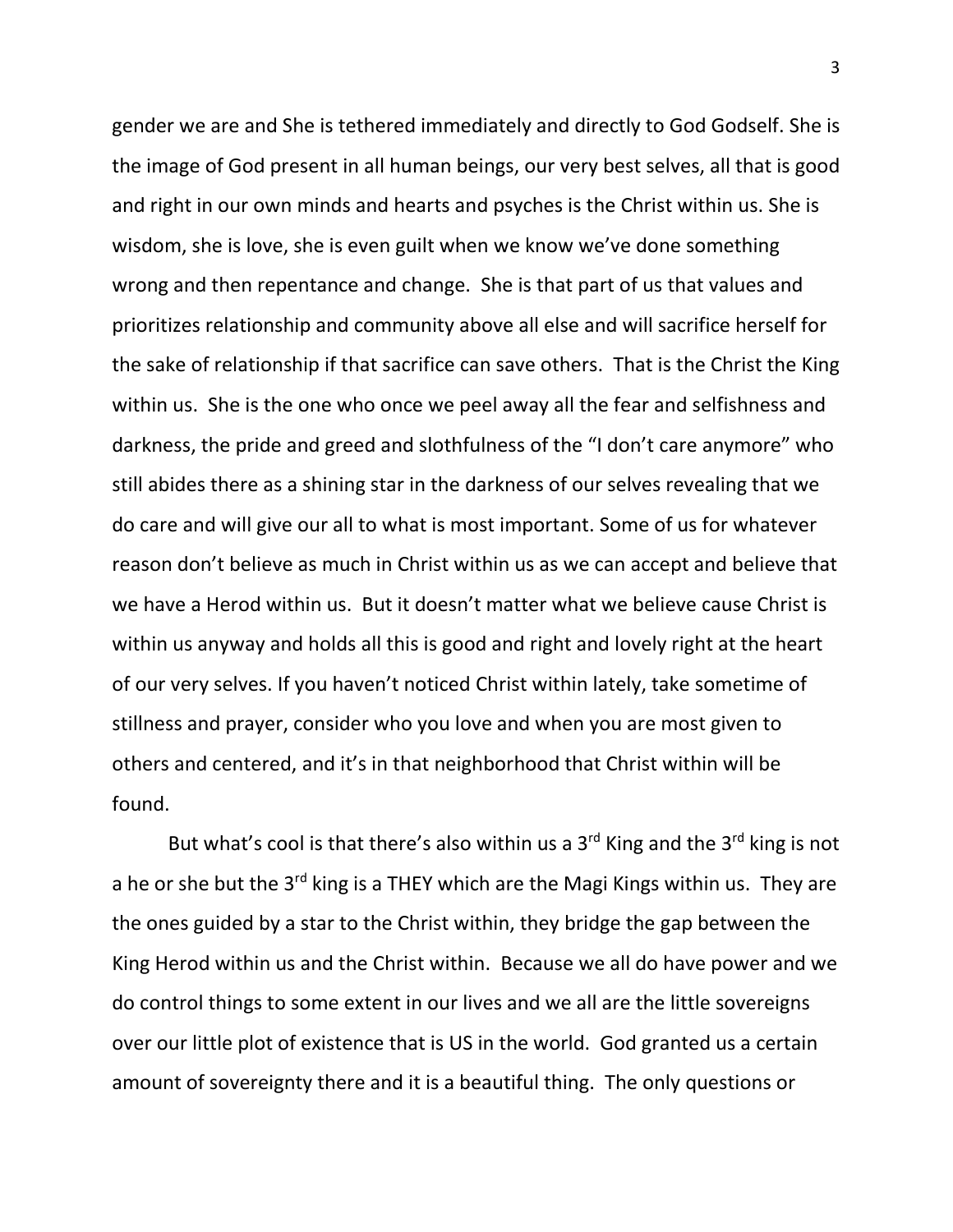issue at hand is whether we use that sovereignty toward the ends of Herod or Christ. The Magi Kings within us notice the star over the Christ and direct us there, even when we take the wrong turn or get off track altogether there's a star, a true north that The Magi King recognizes and begins to turn again to follow, again and again. And as they go they collect our power and control and treasures and our gifts - despite that little tyrant aspect of ourselves that want those directed towards our own good and for our own benefit and even at the expense of others - and they come and lay them before the Christ within. They notice and respect the little tyrant for the power and danger that he poses but they bring the gifts before the Christ within and they don't need to do anything more than that. They are ok, kneeling there and then moving on without getting anymore credit or focus than that. They are the perfect merging of power and humility, bowing themselves and hand it all over to the Christ. They don't deny that they have power, they aren't ashamed of the wealth and control that they do have, they simply place it in service in honor of Christ. This we might consider is the willful part of ourselves that can overcome our Herod instincts and direct our thoughts, our actions, our emotions towards Christ the King. The Magi King within knows the various neighborhoods within us and works to clean up the streets that Herod has ravaged and direct us towards the Christ-hood. And those are Our Three Kings – our three kings, oriented within, come with grace, purpose and sin… actually, we'll just leave the carol alone but you get the idea.

As this new year opens to us and we take the next best steps we know how in these early days of an unknown year, may we bring the Christ within our gifts and attention and kneel there a while to give Christ reign on the streets of the city of our souls. Amen.